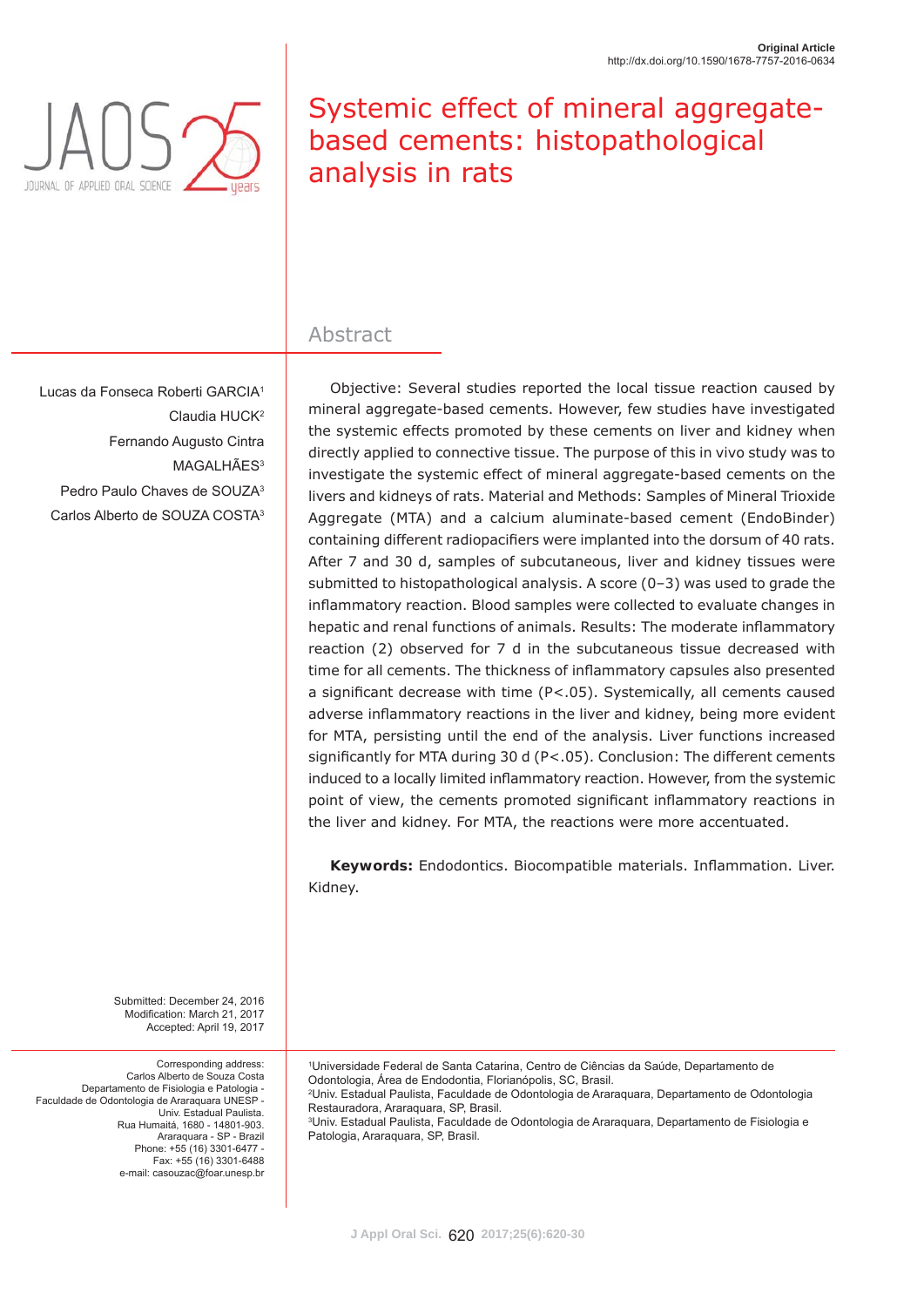### Introduction

Mineral Trioxide Aggregate (MTA) is one of the most used biomaterials in endodontics currently<sup>3</sup>. It is a silicate-based cement, basically composed of purified Portland cement (75.0%) (wt) added to dehydrated CaSO<sub>4</sub> (5.0%) and Bi<sub>2</sub>O<sub>3</sub> (20.0%), the latter being responsible for its radiopacity<sup>2</sup>. Because of its hydraulic nature, after the addition of water, the setting process of the cement begins by initially forming a hydrated silica gel<sup>3</sup>.

There is few information regarding the MTA cement manufacturing process. However, the companies responsible for this procedure affirm that they produce the cement under conditions that guarantee its safe use. Portland cement, the main raw material of MTA, has several compounds in its formulation, the following being the mostly used ones:  $SiO<sub>2</sub>$  (21.2%); CaO (68.1%); Al<sub>2</sub>O<sub>3</sub> (4.7%); MgO (0.48%) and Fe<sub>2</sub>O<sub>3</sub>  $(1.89\%)$ <sup>3</sup>. Despite Portland undergoing a purification process before being used, studies have proved the presence of heavy metals in the composition of MTA, among them As, Cr and Pb<sup>11,12</sup>. Nevertheless, it is possible to find these metals at levels below the safe limits proposed by international specifications $12$ .

In spite of its proven biocompatibility and bioactivity<sup>20,21</sup>, undesirable effects of  $Bi_2O_2$  have been pointed out on the rate of Ca++ ions released from MTA, thus compromising its performance as a reparative material<sup>3,25</sup>. Furthermore, studies have reported that heavy metal salts, mainly Bi and Cd, are responsible for the expression of the heme oxygenase-1 enzyme (HO-1) in different cell lineages, compromising their regulatory functions and protective mechanisms4,22.

In a recent study, Khalil and Eid<sup>18</sup> (2013) reported adverse inflammatory reactions caused by MTA in the liver and kidneys of rats, questioning the systemic compatibility of this type of cement. Therefore, new biomaterials have been developed to minimize adverse reactions caused by reparative cements when in contact with living tissues<sup>13</sup>.

A novel calcium aluminate-based cement (EndoBinder - Patent Number PI0704502-6) with similar clinical applications of MTA was developed at the Federal University of São Carlos (UFSCar - Brazil) to address the deficiencies of the silicate-based cement<sup>3,11,12,25</sup>. Similarly, different radiopacifiers, such as ZnO, have been proposed as a feasible alternative to the compounds currently used for this purpose<sup>26</sup>.

Therefore, the aim of this *in vivo* study was to investigate the local (subcutaneous) and systemic (liver and kidney) effects of MTA and a new reparative calcium aluminate-based cement (EndoBinder) containing different radiopacifiers in rats. The null hypothesis tested was that there would be no significant difference in the inflammatory response of cements in the different evaluated tissues.

## Material and methods

#### Animals

The entire study was developed according to the guidelines of the Research Ethics Committee on the Use of Animals (Process CEUA No. 3/2013), and the National Institutes of Health guide for the care and use of laboratory animals (NIH Publications No. 8023, revised 1978). For this study, 40 male rats (*Rattus novergicus*, Wistar), weighing 300 g, were selected. The number of specimens *per* group was determined based on other biological studies that used a similar quantity of animals<sup>1,13,14</sup>. In addition, sample size was calculated to set a number of needed specimens to detect effective statistical difference of 5%  $(a=.05)$ among control and experimental groups. Animals were kept in plastic cages (40x32x17 cm) especial for this purpose, accommodated in an acclimatized bioterium (temperature: 21–23*°*C/relative humidity: 60±5%/12 h light-dark cycle), and received balanced rations (Nuvilab, Colombo, PR, Brazil) and water *ad libitum* during the experiment.

### Experimental design and mineral aggregatebased cements treatment

The tested cements were distributed as it follows: EndoBinder (Binderware, São Carlos, SP, Brazil) + 20% (wt)  $Bi_2O_3$  (EBBO Group), EndoBinder + 20% ZnO (EBZnO Group), and White MTA (Ângelus, Londrina, PR, Brazil) (WMTA Group). Then, they were manipulated according to the manufacturers' recommendations. For EndoBinder, the proportion of 1 g of powder to 0.21 mL of distilled water was used, whereas for White MTA, the recommended proportion was of one dose of powder (0.15 mg) to 1 drop (0.5 mL) of distilled water.

After manipulating the cements, pre-sterilized polyethylene tubes measuring 1.5 mm of internal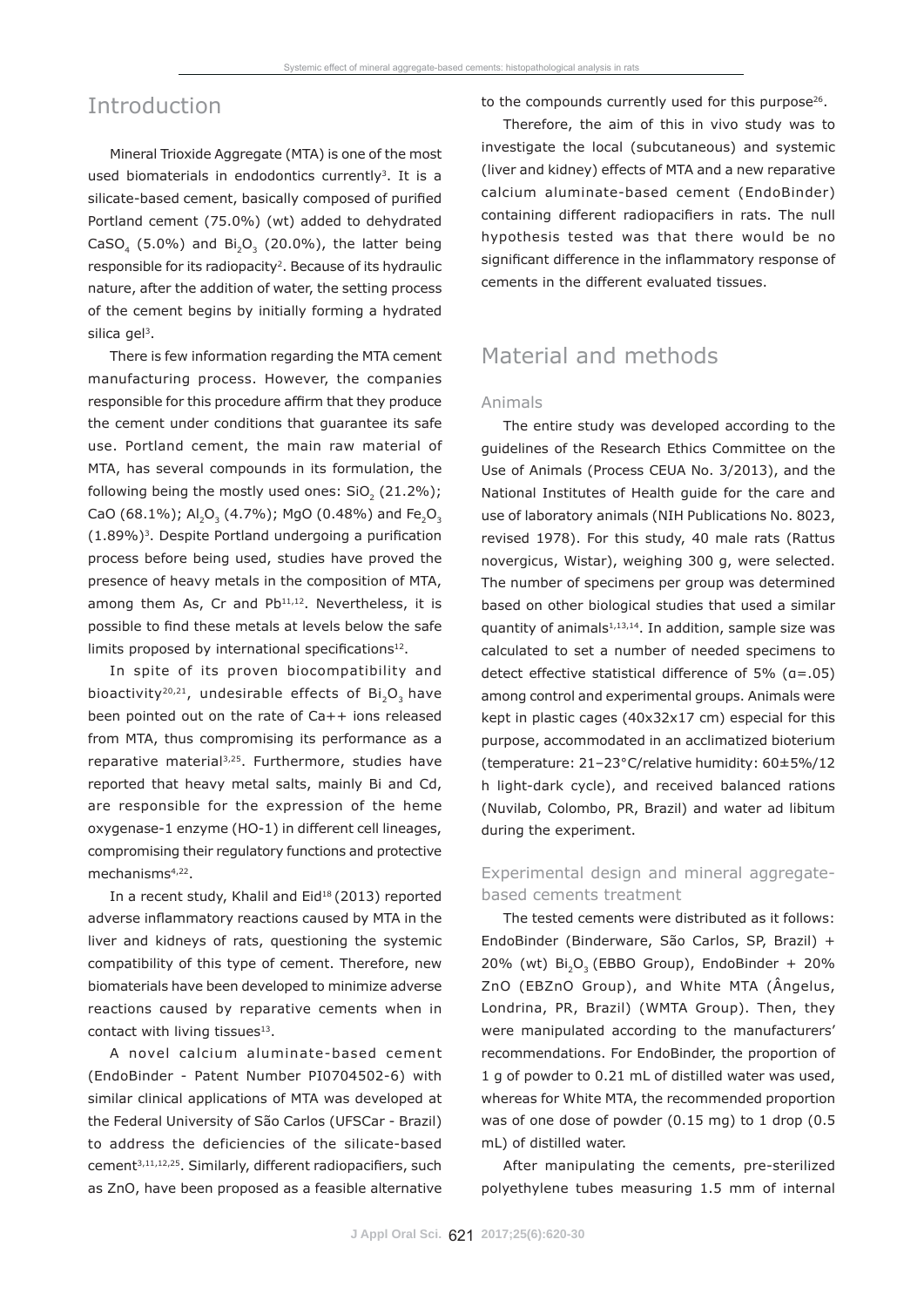diameter and 10 mm of length were filled with 0.10 g of cements using a sterile Lentulo spiral (Dentsply/ Maillefer, Ballaigues, Switzerland)<sup>13</sup>. Before filling the tubes with the tested cements, one of their extremities was heat-sealed to avoid cement extravasation $13$ .

The animals were anesthetized by intraperitoneal administration with a 10% solution of ketamine chloride (Ketamina Agener, União Química Farmacêutica Nacional S/A, Embu-Guaçu, SP, Brazil) (75 mg/kg) and xylazine (Dopazer, Laboratórios Calier S.A, Barcelona, Spain) (10 mg/kg). After trichotomy of the animal's dorsum, to perform the surgical procedure, the area was disinfected with a 5% Povidone-iodone (PVP-I) solution. A 5 mm-long incision was made at the center of the animal's dorsum with a No.15 scalpel blade. The subcutaneous tissue was laterally divulsed with a blunt-tipped scissor, from the center of the incision. A surgical pocket with an average depth of 20 mm was obtained, in which the polyethylene tube with the cement under test was implanted longitudinally, in parallel to the incision, letting the open extremity in direct contact with the subcutaneous tissue. Each cement was implanted in groups of 10 animals. Each group of 10 animals was distributed into two sub-groups (n=5) according to the time interval of analysis (7 and 30 d). In other 10 animals, surgical pockets were prepared, in which empty polyethylene tubes were implanted, thus establishing the negative control group. After concluding the polyethylene tubes implants, the wound was sutured with a 3/0 silk thread (Ethicon, São José dos Campos, SP, Brazil).

After experimental time intervals of 7 and 30 d, animals were anesthetized for blood sample collection (n=5). Blood (5 mL) was collected under vacuum by saphenous vein puncture<sup>18</sup> of the retroorbital plexus with the aid of heparinized capillary tubes (BD Vacultainer, BD - Benton, Dickinson and Company, Franklin Lakes, NJ, USA). Afterwards, the animals were sacrificed by anesthetic overdose to perform biopsies of subcutaneous tissues, livers and kidneys. To standardize the sampling, only the left kidney of each animal was collected for analysis. After biopsies, the tissues and organs collected were immediately immersed in a 10% formalin solution (Merck, Darmstadt, Germany), where they remained for 24 hours at room temperature. After this period, all surgical parts were submitted to routine laboratory processing. Polyethylene tubes were removed before tissue sectioning, then the tissues were sectioned longitudinally, in 5 μm-thick semi-serial cuts, considering 10 cuts were discarded and 5 were stained with hematoxylin-eosin (Merck).

#### Histopathological examination

Histopathological examination was performed blindly and double-checked by two previously calibrated examiners with a concordance index of 94% between them, using an optical light microscope (Axio Star Plus, Carl Zeiss, Oberköchen, Germany). The local (subcutaneous tissue) and systemic (liver and kidney) biocompatibility of the cements were evaluated considering the presence of the following histopathological events: inflammatory infiltrate (polymorphonuclear and mononuclear cells), fibroangioblastic proliferation and vascular congestion (fibroblasts and blood vessels) and macrophagic activity (mononuclear phagocytes and multinucleated giant cells)5,13. In addition to these tissue events, the presence of micro and macrovesicular steatosis, and the occurrence of apoptosis in hepatic cells were also considered to grade the inflammatory reaction in the liver<sup>5</sup>, whereas, for the kidney, the presence of hypercellularity in the cortex was used $18$ . According to the ISO 7405:2008 specification<sup>17</sup> (2008), and based on the tissue responses stimulated by different cements and the control group, a score was used to quantify the extension of these events, with tissue inflammation being classified as it follows: (0) absent, (1) discrete, (2) moderate, and (3) severe. In the case of subcutaneous implants, the thickness (μm) of the inflammatory capsule was also measured using the Axio Vision 4.6 software (Axio Star Plus).

#### Blood sample analyses

The blood samples previously collected in heparinized tubes were transferred to Eppendorf tubes (Eppendorf do Brasil Ltda., São Paulo, SP, Brazil), and then centrifuged to separate the plasma and the solid constituents of the blood. After centrifugation, 1 mL of plasma was collected and submitted to biochemical analysis to quantify alanine aminotransferase (ALT) and aspartate aminotransferase (AST) serum enzymes, which are indicators of liver functions, and urea and creatinine levels (of renal function).

#### Statistical analysis

After testing the normality of the sample (Shapiro-Wilk test - P>.05), values obtained in different experiments were statistically compared to the two-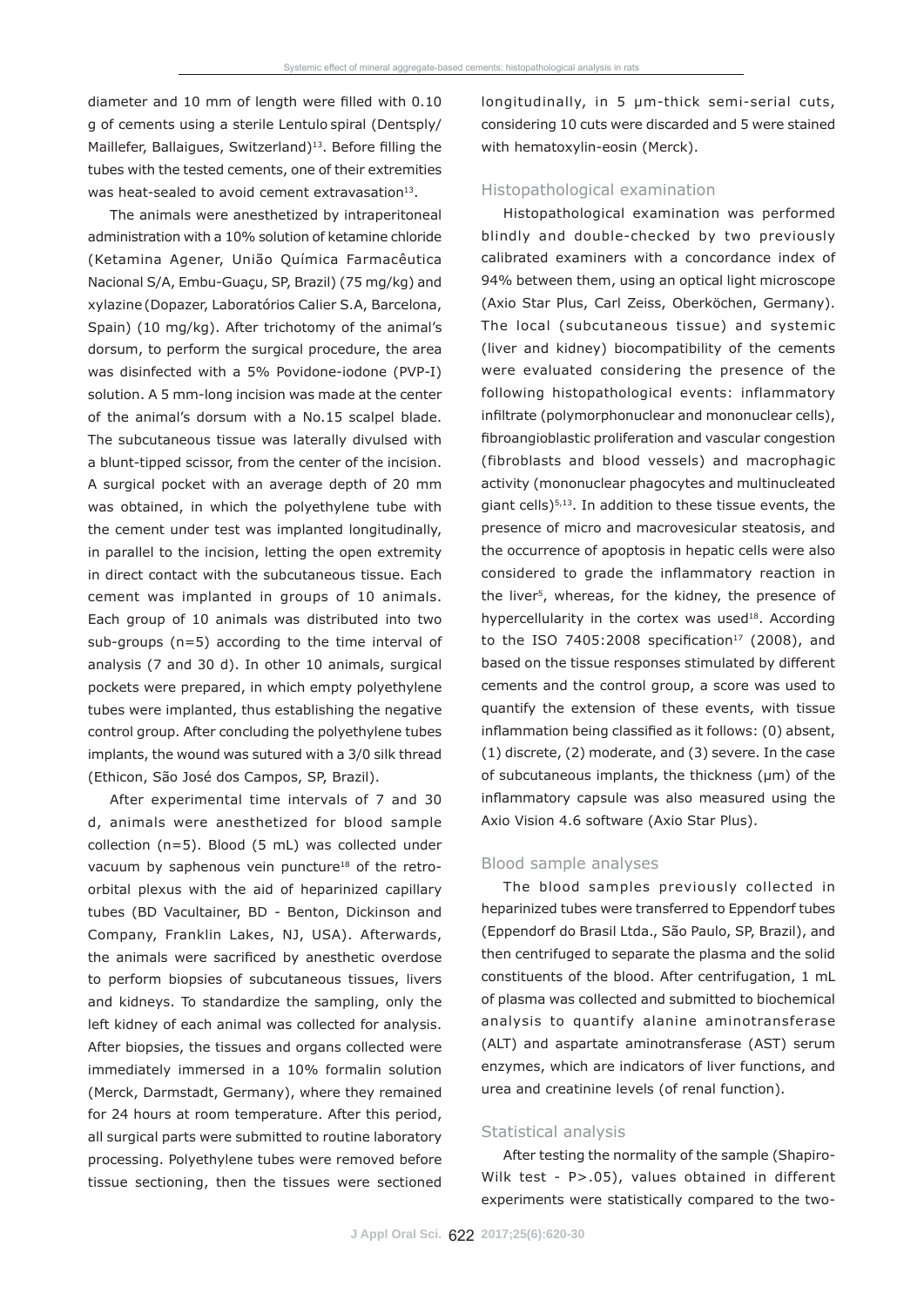way analysis of variance (ANOVA) and the Bonferroni's significant difference *post hoc* test (P<.05). Statistical analysis was performed with the OriginPro 8 SRO program (OriginLab Corp., Northampton, MA, USA).

### Results

#### Subcutaneous tissue

Frequencies observed for each of the histopathological events evaluated in different experiment time intervals can be seen in Table 1.

#### EBBO group

In the initial time interval of 7 d, we observed an ample, loose and disorganized inflammatory capsule adjacently to the tube opening where the material was placed in contact with the tissue. This capsule had moderate inflammatory infiltrate mainly characterized by the presence of polymorphous and mononuclear cells. We noted discrete collagenization associated with fibroangioblastic proliferation in most samples. We also observed giant multinuclear cells and macrophages

**Table 1-** Frequencies of histopathological events observed in the subcutaneous tissue in each group at different experimental periods

| Histopathological<br>events                                       | <b>Experimental periods</b> |                |                |                         |             |              |                         |               |  |  |  |  |  |
|-------------------------------------------------------------------|-----------------------------|----------------|----------------|-------------------------|-------------|--------------|-------------------------|---------------|--|--|--|--|--|
|                                                                   |                             |                | 7 Days         |                         | 30 Days     |              |                         |               |  |  |  |  |  |
|                                                                   | <b>EBBO</b>                 | <b>EBZnO</b>   | <b>WMTA</b>    | $^{\ast}$ C             | <b>EBBO</b> | <b>EBZnO</b> | <b>WMTA</b>             | ${}^{\star}C$ |  |  |  |  |  |
| Inflammatory infiltrate<br>(polymorphonuclear<br>and mononuclear) | 2                           | 2              | 2              |                         |             |              |                         |               |  |  |  |  |  |
| Fibroblasts                                                       | 2                           | 2              | 2              | $\mathbf{1}$            | 2           | 2            | 2                       |               |  |  |  |  |  |
| <b>Blood vessels</b>                                              | $\mathfrak{p}$              | $\mathcal{P}$  | $\mathfrak{p}$ |                         |             | 1            | $\mathfrak{p}$          |               |  |  |  |  |  |
| Macrophages                                                       | $\overline{2}$              | 2              | $\mathcal{P}$  | $\overline{\mathbf{A}}$ |             | и            | $\overline{\mathbf{A}}$ |               |  |  |  |  |  |
| Giant multinuclear<br>cells                                       | $\mathfrak{p}$              | $\overline{2}$ | 2              | $\overline{\mathbf{A}}$ | $\Omega$    | $\Omega$     |                         | 0             |  |  |  |  |  |
| Inflammatory index                                                | $\overline{2}$              | 2              | 2              |                         |             |              |                         |               |  |  |  |  |  |

\* C=Negative control group.

Score: (0) absent; (1) discret; (2) moderate; (3) severe.  $n=5$ 



**Figure 1-** Photomicrographs of histological sections (5 μm) of subcutaneous tissue stained with hematoxylin & eosin. (A) EBBO 7 d: We observe moderate inflammatory infiltrate with predominance of polymorphous and mononuclear cells (box) at the tube opening where the cement was present. Original magnification x125; (B) EBZnO 7 d: In addition to moderate local inflammatory infiltrate, it was possible to observe a thin layer of tissue necrosis in contact (box), and material residues dispersed within the tissue (arrows). Original magnification x125; (C) WMTA 7 d: We noted the layer of necrosis at the tube opening; and the presence of dispersed cement fragments (arrows) with moderate and predominantly mononuclear inflammatory infiltrate (box). This reactionary pattern of the tissue was similar for all the tested versions of EndoBinder. Original magnification x125; (D) Control 7 d: Details of the inflammatory capsule formed at the tube opening (bar). where it was possible to observe discrete inflammatory infiltrate. Original magnification x125. (E) EBBO, (F) EBZnO, and (G) WMTA 30 d: We were able to observe a thin, whole and continuous fibrous capsule, containing only few mononuclear inflammatory cells at the tube opening (box), demonstrating that the tissue exposed to the different versions of EndoBinder and MTA cement could repair itself with time. Original magnification x125. (H) Control 30 d: Discrete extent of inflammatory infiltrate with few polymorphous and multinuclear cells  $\alpha$  (arrow) without macrophagic activity. Original magnification x125.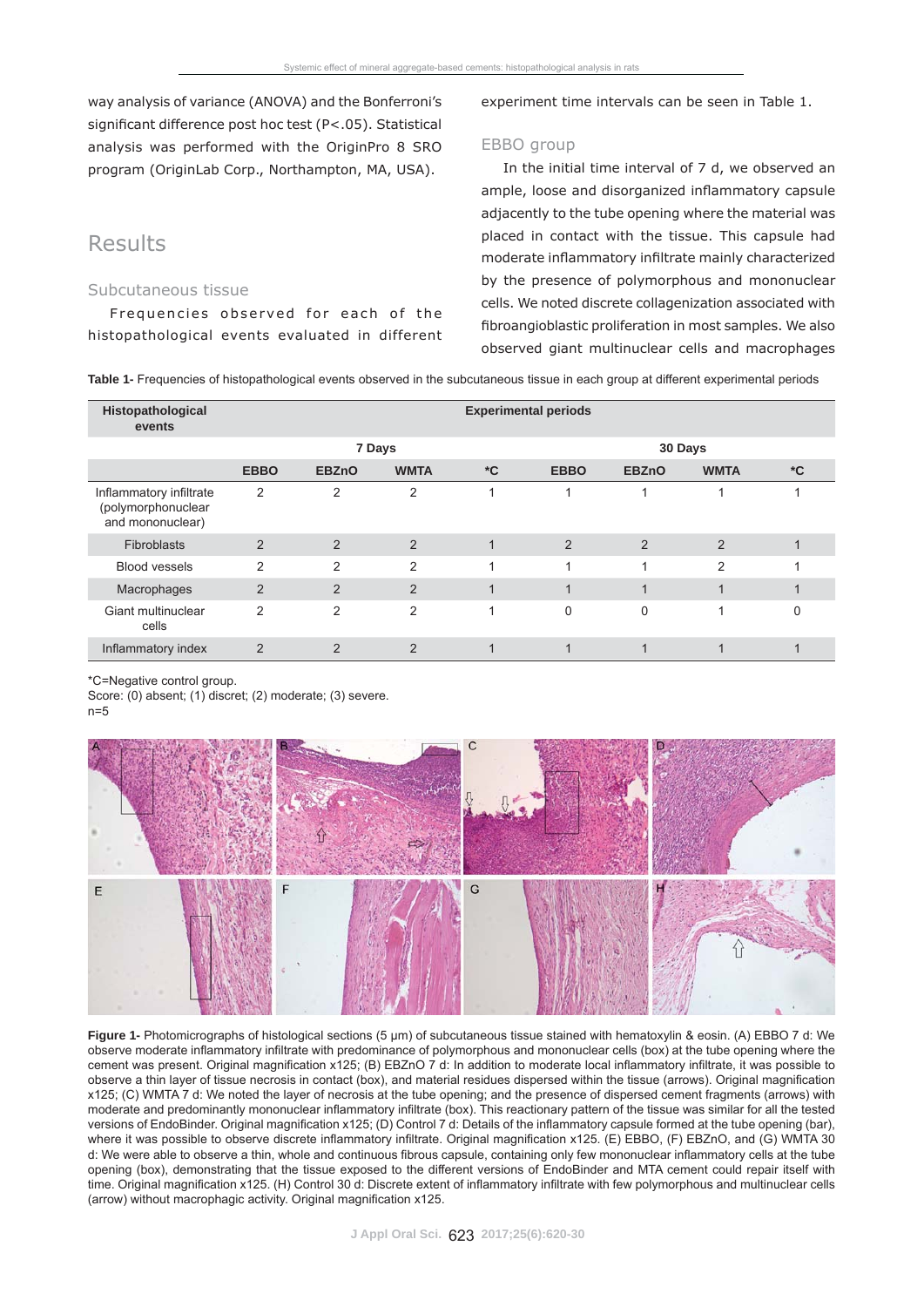phagocyting biomaterial residues dispersed at the tube opening. Small areas of tissue necrosis could be present within the inflammatory capsule. After 30 d, we observed a significant reduction in the extent of inflammatory infiltrate with discrete local macrophagic activity. The inflammatory capsule at the tube opening has shown to be fibrous, well organized and associated with discrete local inflammatory infiltrate, a characteristic of the tissue repair process (Figures 1A and E). In the time interval of 30 d, we considered the general inflammatory index of 1 (discrete).

#### EBZnO group

As described in the previous group, in the initial time interval (7 d), it was possible to observe the formation of an ample inflammatory capsule with moderate inflammatory infiltrate at the tube opening, the main area of analysis. We also noted fibroangioblastic proliferation associated with the presence of macrophages phagocyting dispersed biomaterial residues and mononucleated giant cells in the region. In addition, we noted an area of necrosis similar to the EBBO Group in this initial time interval of analysis. After 30 d, there was a reduction in inflammatory infiltrate with discrete macrophagic activity and a significant reduction in the quantity of blood vessels in the tissue. No areas of mineralization and tissue necrosis occurred at the final period of analysis (Figures 1B and F). As observed in EBBO Group, after a period of 30 d, we established a general inflammatory index of  $1$  (discrete) for the EBZnO Group.

#### WMTA group

After 7 d, at the tube opening, it was possible to identify the formation of a disorganized capsule with moderate fibroangioblastic proliferation and numerous blood vessels associated with moderate inflammatory infiltrate. We found macrophages and giant multinucleated cells phagocyting dispersed material residues, as well as areas of tissue necrosis and absence of locally mineralized *foci*. At the final period (30 d), we observed a significant decrease in the extent of inflammatory infiltrate with discrete macrophagic activity. We identified no signs of necrosis at the end of analysis, but there was the formation of a thin fibrous capsule at the tube opening, as observed in a normal repaired tissue (Figures 1C and G). The general inflammatory index for WMTA in this time interval of 30 d was also 1 (discrete).

#### Control group

In the time interval of 7 d, there was a formation of a thin inflammatory capsule with a discrete quantity of polymorphous and mononuclear. Discrete fibroangioblastic proliferation and local collagenization occurred with neoformation of blood vessels and without signs of congestion. A discrete quantity of mononuclear phagocytes was noted without signs of tissue necrosis. After 30 d, we detected a significant decrease in inflammatory infiltrate and local macrophagic activity, but we did not see giant multinuclear cells at the site. We observed a fibrous capsule with many fibroblasts at the middle of few small caliber blood vessels, which characterizes complete tissue repair (Figures 1D and H). For the Control Group, the general inflammatory index was 1 (discrete) at 30 d.

#### Inflammatory capsule thickness

The mean thickness values of the inflammatory capsule of different groups with distinct experimental times can be seen in Figures 2A and B.

During time of analysis (7 and 30 d), we verified the formation of an inflammatory capsule of significantly decreasing extent for all groups (P<.05). The capsule formed adjacently to the different tested cements in the period of 7 d was significantly thicker compared to the Control Group (P<.05). We observed this trend at the end of analysis Thickness values were as it follows: EBBO (86.09 μm); EBZnO (82.80 μm); and WMTA (85.43 μm), with no statistical difference among them (P>.05). However, these groups were statistically different from the Control Group (46.75 μm) (P<.05).

#### Liver and kidney

The frequencies observed for each of the histopathological events evaluated in the different experimental time intervals can be seen in Table 2.

#### EBBO group

At the time interval of 7 d, we observed inflammatory infiltrate of moderate extent in the liver of the animals close to the blood vessels, and mononuclear cells inside the tributary vessels of the hepatic portal system. Most of these vessels seemed distorted, dilated and had a ruptured endothelial layer. In addition, we noted the congestion of these vessels and the presence of microvesicular steatosis, characteristic of a degenerative process. After 30 d, there was still persistent inflammatory infiltrate, however, with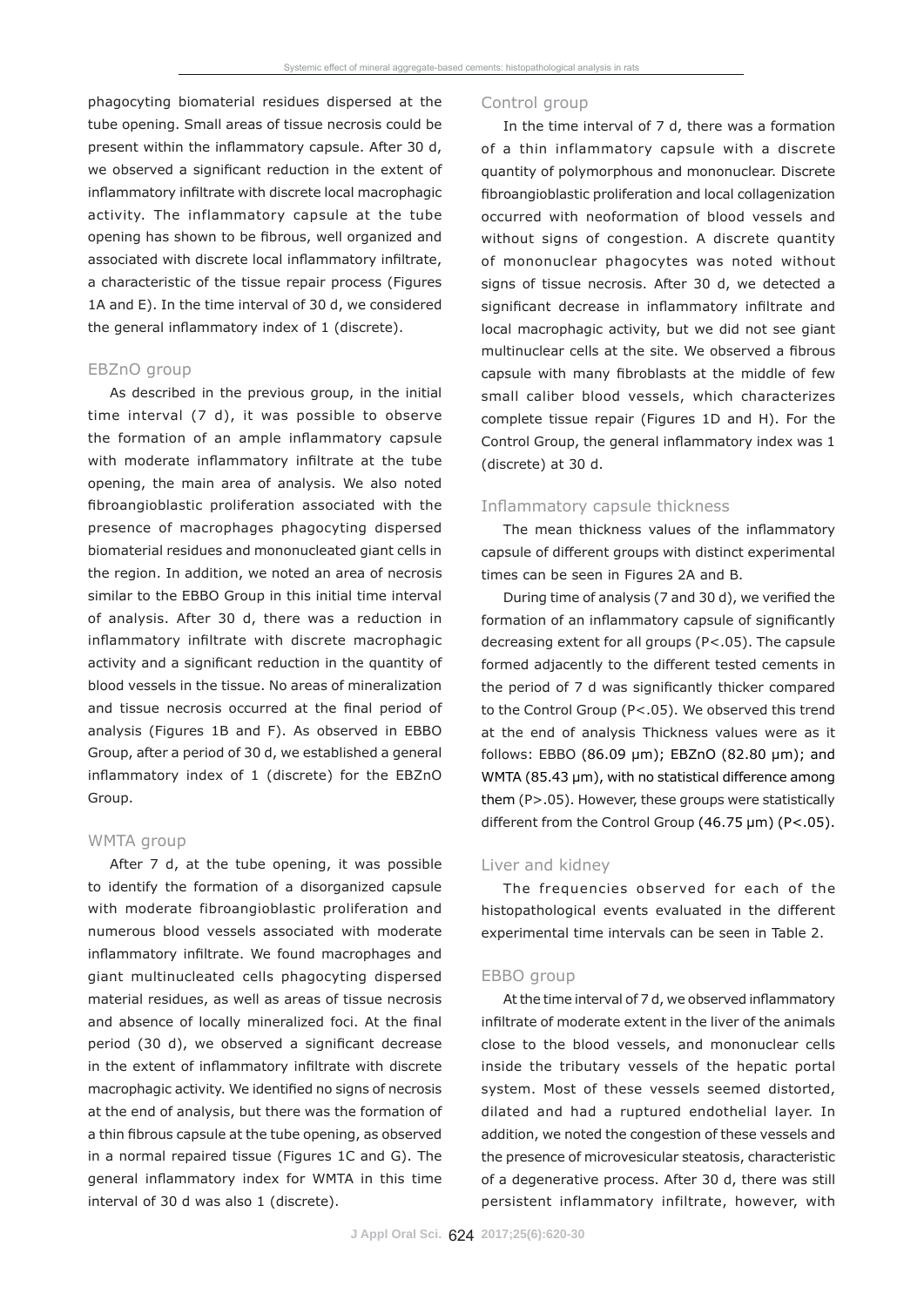



Figure 2- (A and B) Graphic representation of mean values (um) of inflammatory capsule thickness at different experimental periods; (C) Graphic representation of aspartate aminotransferase (AST) levels according to experimental periods; (D) Graphic representation of serum alanine aminotransferase (ALT) levels according to experimental periods; (E) Graphic representation of urea levels according to experimental periods; (F) Graphic representation of creatinine levels according to experimental periods. Different lower case letters over bars indicate statistically significant difference (2-way ANOVA, Bonferroni test, P<.05). n=5

**Table 2-** Frequencies of histopathological events observed in the liver and kidney in each group at different experimental periods

| Histopathological<br>events                                       | Liver                       |                |                |                |                |                |                |             | Kidney                   |                |                |              |              |                |                          |              |
|-------------------------------------------------------------------|-----------------------------|----------------|----------------|----------------|----------------|----------------|----------------|-------------|--------------------------|----------------|----------------|--------------|--------------|----------------|--------------------------|--------------|
|                                                                   | <b>Experimental periods</b> |                |                |                |                |                |                |             |                          |                |                |              |              |                |                          |              |
|                                                                   | 7 Days                      |                |                |                | 30 Days        |                |                | 7 Days      |                          |                | 30 Days        |              |              |                |                          |              |
|                                                                   | <b>EBBO</b>                 | <b>EBZnO</b>   | <b>WMTA</b>    | *C             | <b>EBBO</b>    | <b>EBZnO</b>   | <b>WMTA</b>    | *C          | <b>EBBO</b>              | <b>EBZnO</b>   | <b>WMTA</b>    | ۰c           | <b>EBBO</b>  | <b>EBZnO</b>   | <b>WMTA</b>              | *C           |
| Inflammatory infiltrate<br>(polymorphonuclear<br>and mononuclear) | $\overline{2}$              | $\overline{2}$ | 2              | $\Omega$       | $\overline{2}$ | $\overline{2}$ | 2              | $\Omega$    | $\overline{2}$           | $\overline{2}$ | 2              | $\Omega$     | 1            | $\overline{1}$ | 2                        | $\mathbf{0}$ |
| Fibroblasts                                                       | $\overline{2}$              | 2              | 2              | 1              |                | 1              | 2              | $\mathbf 0$ | 2                        | $\overline{2}$ | 2              | 1            | 2            | $\overline{2}$ | 2                        | 0            |
| <b>Blood vessels</b>                                              | 3                           | 3              | 3              | $\mathbf{1}$   | 2              | 2              | 2              | $\Omega$    | 2                        | $\overline{2}$ | 2              | $\mathbf{1}$ | $\mathbf{1}$ | $\mathbf{1}$   | 2                        | $\mathbf{1}$ |
| Macrophages                                                       | 2                           | 2              | 2              | $\Omega$       | 1              | 1              | 2              | $\Omega$    | 1                        | 1              | 1              | $\Omega$     | 1            | 1              | 1                        | $\mathbf 0$  |
| Giant multinuclear<br>cells                                       | $\mathbf{1}$                | $\overline{1}$ | 2              | $\Omega$       | $\mathbf{1}$   | $\mathbf{1}$   | $\mathbf{1}$   | $\Omega$    | $\overline{1}$           | $\mathbf{1}$   | $\overline{1}$ | $\mathbf{0}$ | 1            | $\mathbf{1}$   | $\mathbf 1$              | $\Omega$     |
| <b>Steatosis</b>                                                  | $\overline{2}$              | $\overline{2}$ | $\overline{2}$ | $\mathbf 0$    | 1              | $\mathbf{1}$   | $\overline{2}$ | $\mathbf 0$ |                          |                |                |              |              |                |                          |              |
| Apoptosis                                                         | $\mathbf{1}$                | $\mathbf{1}$   | 2              | $\overline{0}$ | $\mathbf{1}$   | $\mathbf{1}$   | $\mathbf{1}$   | $\Omega$    | $\overline{\phantom{a}}$ |                |                |              |              |                | $\overline{\phantom{0}}$ |              |
| Hipercellularity                                                  | ٠                           |                | ٠              |                |                |                |                |             | $\overline{2}$           | $\overline{2}$ | $\overline{2}$ | 0            | 1            | $\overline{1}$ | $\overline{2}$           | $\mathbf 0$  |
| Inflammatory index                                                | $\overline{2}$              | 2              | 2              | $\Omega$       | $\mathbf 1$    | $\mathbf{1}$   | 2              | $\Omega$    | 2                        | 2              | 2              | $\Omega$     | 1            | $\mathbf{1}$   | $\overline{2}$           | $\Omega$     |

\*C=Negative control group.

Score: (0) absent; (1) discret; (2) moderate; (3) severe.

n=5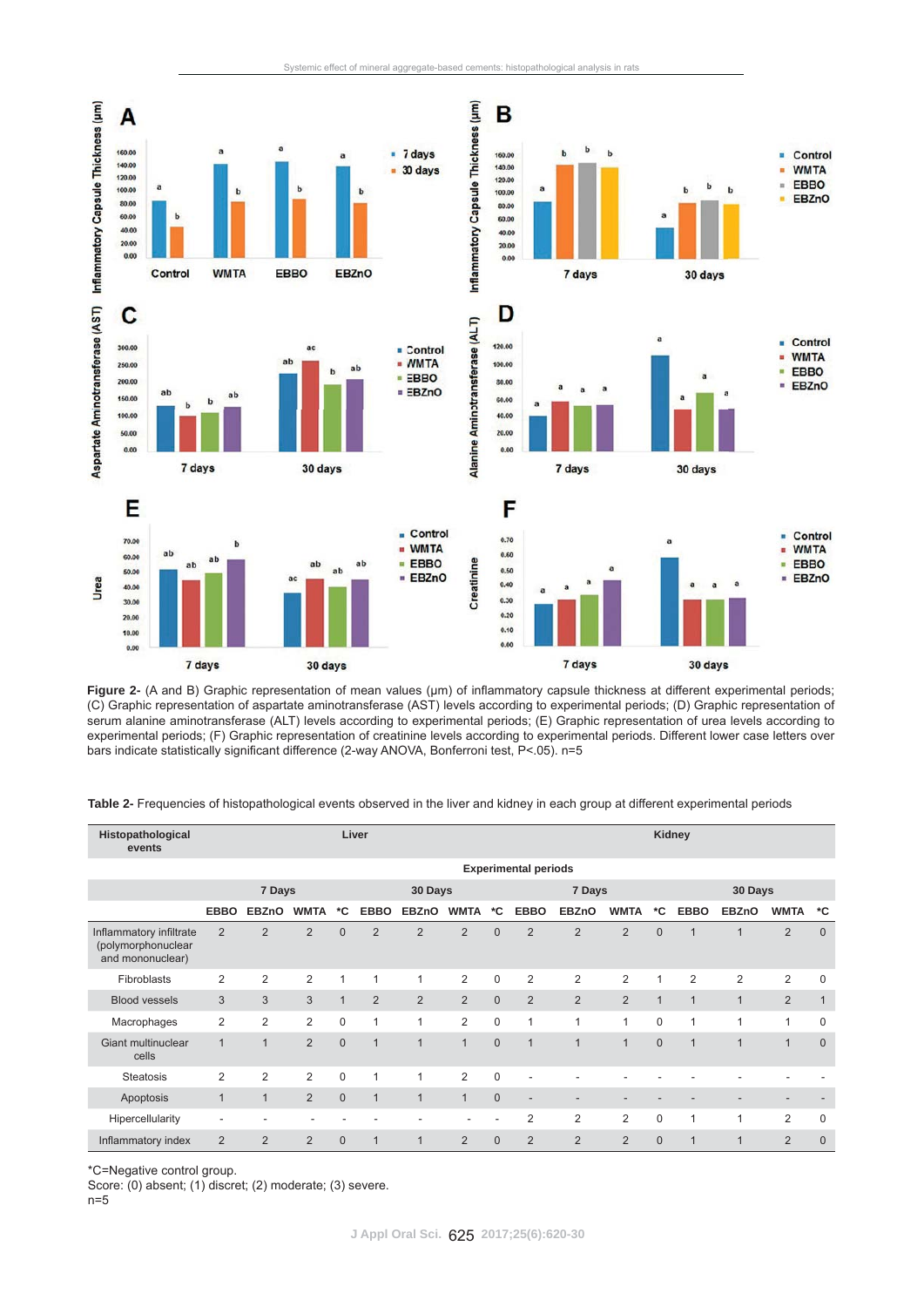notable reduction in mononuclear phagocytes. It was also possible to observe hepatocytes in a process of apoptosis; in a smaller quantity, however (Figures 3A and B). At 7 d, in the kidney, the main observed events were vascular congestion and moderate increase of local cellularity, triggering an increase in renal cortex density, typical of a tissue degenerative process. However, at the period of 30 d, we noted a reduction in the extent of these events in the affected areas (Figures 4A and B). At the end of the analysis, we considered 1 (discrete) as the general inflammatory index for the liver and kidney.

#### EBZnO group

The histopathological events observed in both time intervals of analysis were similar to those from the previous groups, both for livers and kidneys. We were able to observe an inflammatory infiltrate of polymorphous and mononuclear cells of moderate extent in the initial period. Most blood vessels seemed congested, and had a ruptured endothelial layer, which leads to a process of fibroangioblastic proliferation, with the formation of various accessory vessels. In addition, we noted the presence of moderate microvesicular steatosis and several areas of intracellular edema. At the period of 30 d, we also noted a small quantity of hepatocytes in mitosis and apoptosis and a decrease in inflammatory infiltrate (Figures 3C and D). In the kidney, we observed vascular congestion and hypercellularity with an increase in the renal cortex density, followed by reduction of these features at the final period (30 d) (Figures 4C and D). After 30 d, the general inflammatory index for both organs was also 1 (discrete).

#### WMTA group

At the period of 7 d, despite involving larger areas than the ones observed in the groups treated with different versions of EndoBinder, we noted the presence of an inflammatory infiltrate of moderate extent in the liver. Blood vessels seemed congested with inflammatory polymorphous and mononuclear cells within and adjacently to them. In addition, we observed microvesicular steatosis and several areas of regional necrosis. In only one of the samples, we detected a foreign body in one of the tributary vessels of the hepatic portal system, associated with the dispersed residual material tested in this group. After 30 d, the inflammatory process remained persistent and associated with moderate fibroangioblastic proliferation, with several hepatocytes that seemed to be undergoing mitosis and apoptosis. We also



**Figure 3-** Photomicrographs of histological sections (5 μm) of liver stained with hematoxylin and eosin. (A) EBBO 7 d: Details of tributary vessel of distorted, dilated and congested hepatic portal system with ruptured endothelial layer (arrow). The stroma presents moderate inflammatory infiltrate dispersed in the surrounding parenchyma, as well as areas of microvesicular steatosis. Note the intense angioblastic proliferation determining the formation of numerous capillaries at the site of analysis (box). Original magnification x125; (B) EBBO 30 d: In general, we observed a tissue with normal characteristics despite the presence of persistent discrete inflammatory infiltrate associated with a few congested blood vessels (circle). Original magnification x125; (C) EBZnO 7 d: We also observed dilated and congested blood vessels, and moderate inflammatory infiltrate with predominance of polymorphous and mononuclear cells. Note the granular aspect and the increased size of the hepatocytes, characterizing a cell degeneration process (circle). We could also detect several intracellular edema areas (box). Original magnification x125; (D) EBZnO 30 d: Histological section showing tissue with discrete mononuclear cells infiltration and residual areas of edema. Original magnification x125; (E) WMTA 7 d: Inflammatory infiltrate of greater extent compared to the groups treated with EndoBinder. Note the presence of polymorphous and mononuclear cells within and surrounding the blood vessels (circle). Original magnification x125; (F) WMTA 30 d: Details of a tributary blood vessel of the hepatic portal system. Note the presence of a foreign body within the vessel, which suggests the presence of dispersed residual material (circle). Original magnification x320; (G) Control 7 d: Tributary vessel of the hepatic portal system with normal morphology and a few signs of congestion and intact endothelial layer (arrow). Original magnification x125; (H) Control 30 d: Details of a normal tissue obtained from a healthy animal liver. Original magnification x125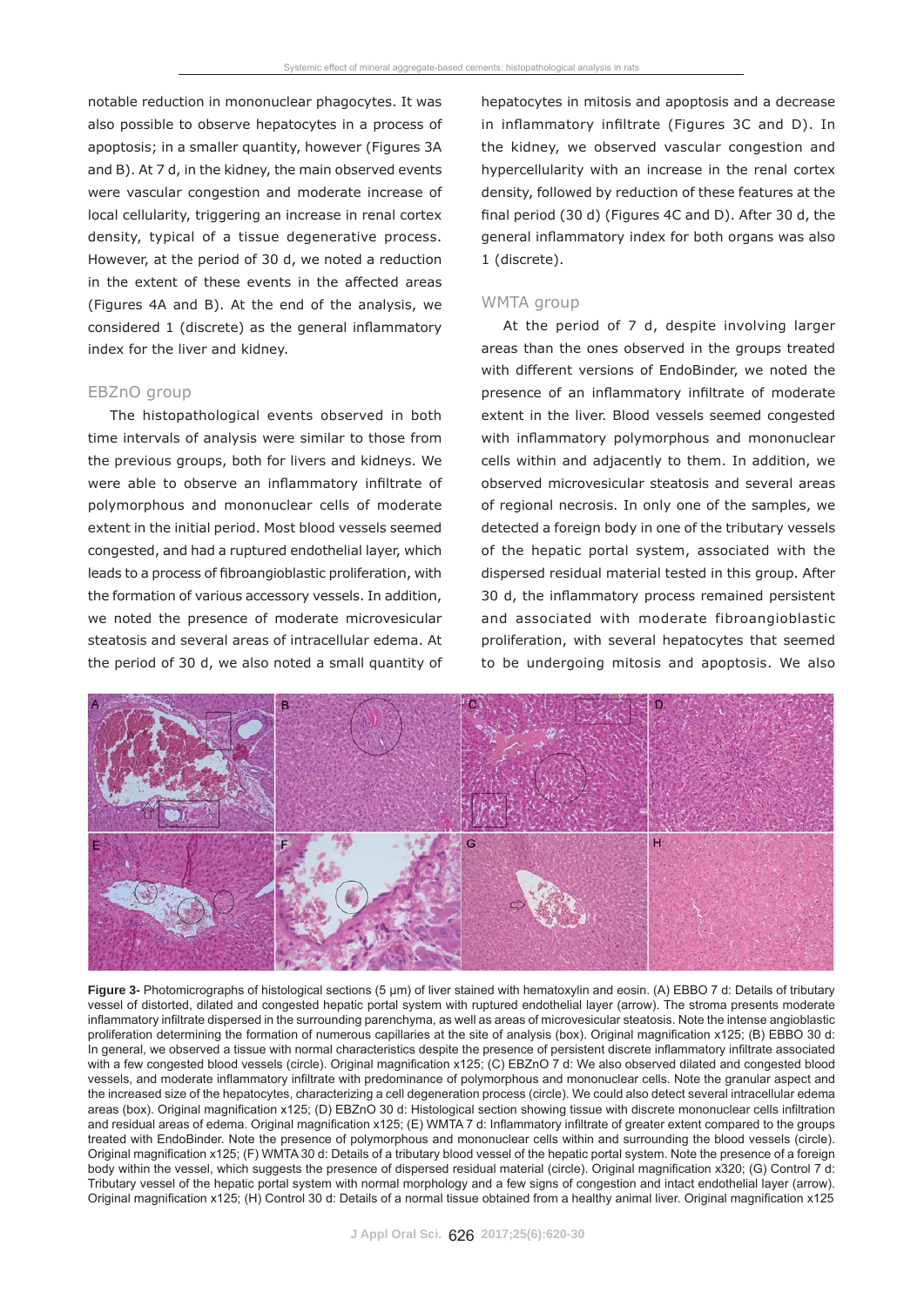

**Figure 4-** Photomicrographs of histological sections (5 μm) of kidney stained with hematoxylin and eosin. (A) EBBO 7 d: We observed renal corpuscles containing preserved glomeruli, as well as intact proximal and distal tubule. However, note dilated and congested blood vessels associated with discrete local inflammatory infiltrate (arrow). Original magnification x125; (B) EBBO 30 d: The histological section shows a tissue with normal characteristics, although it has been noted, in a renal corpuscle, a rupture of the visceral leaflet, and a distortion of capsular space (arrow). Original magnification x125; (C) EBZnO 7 d: It was possible to observe the presence of diffuse areas of hypercellularity and congested blood vessels (arrow) associated with the formation of numerous capillaries among the few mononuclear inflammatory cells. Note that several renal corpuscles present loss of capsular space and rupture of the visceral and parietal leaflets. Original magnification x125; (D) EBZnO 30 d: As observed for the EBBO Group at the same period (30 d), the tissue shows normal histological characteristics with renal corpuscles and other well-preserved renal structures (arrow). Original magnification x125; (E) WMTA 7 d: The histological section shows several dilated blood vessels and endothelial disruption (box), characterizing areas of hemorrhage and wide edema formation. Note hydropic degeneration of cells that comprise the distal and proximal tubules, which appear distorted and disorganized. It is also possible to detect many renal corpuscles with ruptured visceral and parietal leaflets, and inflammatory cells in the glomeruli. Original magnification x125; (F) WMTA 30 d: Despite the renal corpuscles, a better organized structure (box), it is possible to observe the persistence of numerous congested blood vessels. Note that the proximal and distal tubules are better constituted and distributed. These features demonstrate that the kidney is in continuous process of tissue repair. Original magnification x125; (G and H) Control 7 and 30 d: The histological section shows a tissue with normal histological characteristics. It is possible to observe several renal corpuscles with organized glomerulus, as well as intact parietal and visceral leaflets preserving the capsular space. Note the presence of distal and proximal renal tubules with normal characteristics. Original magnification x125

detected punctual areas of necrosis and hydropic degeneration in the tissue (Figures 3E and F). After 7 d, we observed vascular congestion and hypercellularity in the kidney, with an increase in renal cortex density and the presence of malformed glomerulus. In some samples, it was possible to detect residues of degenerated glomerulus. After 30 d, we observed the intensity of diminished renal response with tissue reorganization, a characteristic of a repair process. However, this decrease in the extent of the observed histological events was lower than that observed in the groups treated with EndoBinder (Figures 4E and F). After 30 d, we considered 2 (moderate) as the general inflammatory index for the liver and kidney.

#### Control group

In the control group, animals underwent the same operative procedures, but we did not expose them to mineral aggregate-based cements. We observed tributary vessels of the hepatic portal system with normal morphology in the liver. In the kidney, the renal cortex outline exhibited no signs of thickening or rupture. Histological sections of the liver showed no hepatic microvesicular steatosis in any of the

time intervals of analysis and no sign of necrosis. We detected discrete inflammatory infiltrate after 7 d, which was not present at the period of 30 d (Figures 3G and H, and Figures 4G and H). The general inflammatory index for both organs was of  $0$  (absent) at the final period of analysis.

#### Blood sample analyses

The mean values obtained for ALT, AST, urea, and creatinine levels can be seen in Figure 2C-F.

Only WMTA showed significant increase in the AST levels between time intervals of 7 and 30 d (P<.05). AST levels for WMTA were statistically different compared to the EBBO Group in both time intervals. For the ALT levels, there were no significant difference between the studied groups (P>.05). Whereas for urea, only the  $EBZnO$  Group (7 d) showed significant difference compared to the Control Group (30 d) (P<.05). For creatinine, there were no differences between the studied groups and time intervals of analysis  $(P > .05)$ .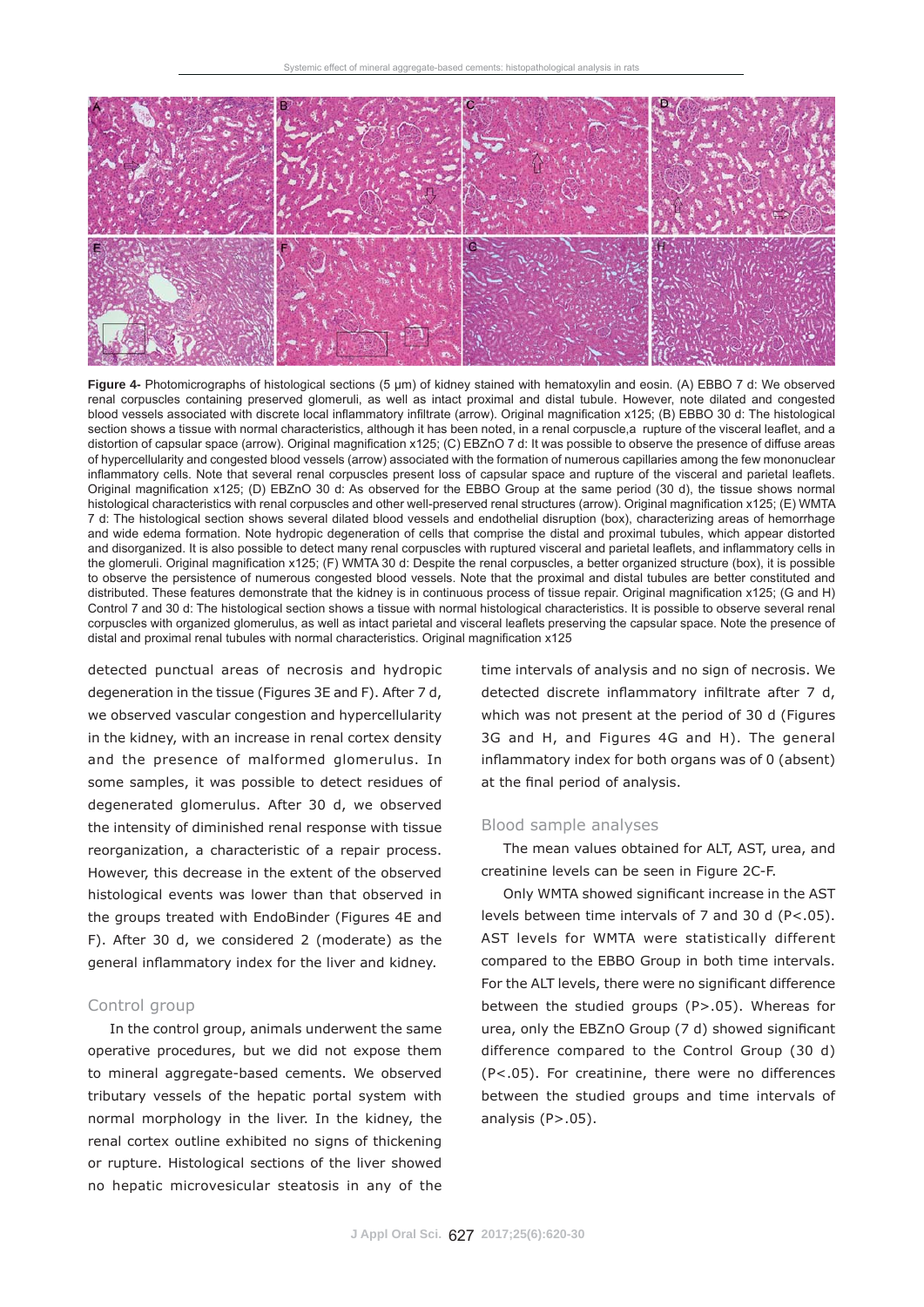### **Discussion**

This study aimed to investigate the local and systemic effect of different mineral-aggregate-based cements (MTA and EndoBinder - containing different radiopacifiers). Based on the results obtained, we were able to state that we partially accepted the tested hypothesis as all cements caused a similar inflammatory response when locally implanted into subcutaneous tissue. However, the systemic results were adverse when we analyzed the action of these materials on the liver and kidney.

Diverse previous studies have evaluated the tissue reactions caused by calcium silicate-based cements, such as MTA, and new calcium aluminatebased cements, such as EndoBinder<sup>1,13,24</sup>. However, few studies have evaluated the systemic effect of these cements when applied directly with connective tissue $9,10,18$ . The ISO 10993-1 specification<sup>15</sup> (2006) determines that systemic toxicity of all biomaterials that contacted blood, such as those evaluated in this study, must be assessed. According to Culliton, et al.<sup>6</sup> (1981), the subcutaneous implantation protocol is a reliable method for determining the systemic toxic effects of biomaterials.

Despite the reliability of the systemic toxicity tests that use animal models, the findings observed in this study should not be considered for humans<sup>18</sup>. However, these preliminary results are important and must be considered regarding the clinical use of the tested materials.

Bismuth oxide ( $Bi_2O_3$ ), a compound used as a radiopacifier of MTA, has been questioned because of its deleterious effects on important biological properties of the cement, such as its reparative capacity<sup>7</sup>. Bi<sub>2</sub>O<sub>3</sub> is known for interfering directly in the hydration mechanism of MTA3, reducing the release of Ca<sup>++</sup> ions<sup>25</sup>. This fact appears to harm the good biologic performance of MTA as direct capping agent, because it inhibits the synthesis and deposition of reparative hard tissue on exposed pulps, and the consequent formation of mineral barrier<sup>3,25</sup>.

For this reason, in this study we evaluated different versions of EndoBinder containing two distinct types of radiopacifiers. ZnO has been outstanding as an alternative radiopacifier for prosthetic materials and dental implants because of its adequate biological compatibility and because it does not promote significant changes in the chemical and physicomechanical properties of these materials<sup>26</sup>. In addition to the version containing 20% of ZnO in its composition, we tested a version of EndoBinder containing 20% of Bi<sub>2</sub>O<sub>2</sub>. Therefore, we were able to answer questions regarding the effect of this compound on the biological compatibility of these cements.

Over a decade ago, Yaltirik, et al*.*<sup>30</sup> (2004) reported a chronic inflammatory process promoted by MTA 60 d after its subcutaneous implantation, in which they could observe macrophages and giant multinucleated around the particles of cement dispersed at the middle of the tissue. On the other hand, in the present study, we characterized the tissue reaction caused by the different materials tested, including MTA, by subcutaneous implantation protocol, by the presence of a discrete inflammatory reaction at the end of 30 d of analysis. These data are by Garcia, et al. $13$ (2014), who showed that both MTA and EndoBinder caused discrete local inflammatory reaction 30 d after implantation, which is associated with the formation of a well-organized capsule, a characteristic of the tissue repair process. At the end of 90 d, the authors observed no sign of inflammation at the tube opening, the main area of analysis. According to the ISO 7405 specification<sup>17</sup> (2008), a certain material presents acceptable compatibility when it causes moderate inflammation 15 d after subcutaneous implantation, decreasing tissue reaction after 90 d. It is known that all materials applied directly with living tissues cause some type of local irritant action. However, more important than irritation caused by these materials is its persistence<sup>29</sup>. Thus, the results of recent research appear to indicate the local biocompatibility of MTA and EndoBinder cement. Moreover, in this study, this positive biological property of EndoBinder did not depend on the radiopacifier in the cement composition.

Although previous studies have shown that  $Bi_2O_3$ diminished the release of Ca<sup>++</sup> ions from MTA<sup>3,25</sup>, good tissue repair observed at the end of 30 d showed that, at least locally, the Ca<sup>++</sup> ions released by it did not change28; this was one of the main reasons for the positive results on tissue biocompatibility obtained in this study. However, we observed significant changes in the liver and kidney of animals when we compared the experimental groups to the Control group, demonstrating that despite the good local repair results, the tested cements presented some systemic toxic potential.

For all the cements, we observed areas of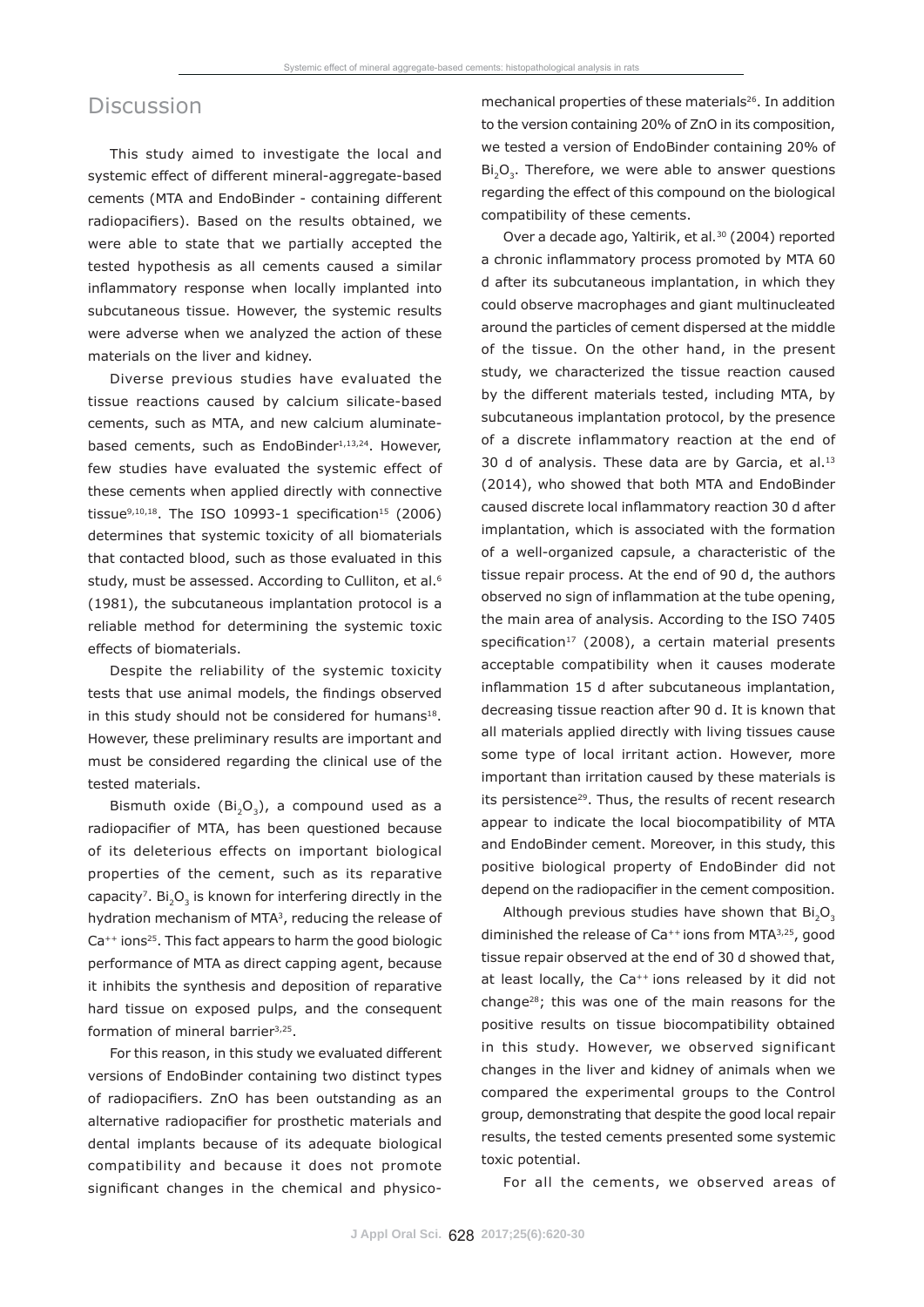microvesicular steatosis in the liver, a degenerative phenomenon that could lead to macrovesciular steatosis if we did not remove the pathogenic agent $18,27$ . In the groups treated with the cements, such phenomenon can represent a certain degree of liver toxicity<sup>18,27</sup>.

Although all cements caused significant changes in the liver and kidney when compared to the control group, the intensity of the events observed was greater for MTA. The extent of the observed inflammatory infiltrate for MTA did not decrease during the periods of analysis; and the areas of tissue necrosis and hidropic degeneration can explain the slower process of recovery in the liver with the implementation of this cement. The analysis of the blood samples proved these results because the functions of the liver increased significantly for MTA after 30 d, indicating a possible hepatotoxicity<sup>18,27</sup>. Histologically, we could observe the same in the kidney; we could still observe residues of degenerated glomerulus at the end of the time interval of 30 d.

Diverse heavy metals have been detected in the composition of MTA, among them arsenic $11,12$ . However, the quantity released by the cement is many times lower than the value considered safe (2 mg/kg $^{-1}$ ) by the ISO 9917-1 specification<sup>16</sup> (2007), which it does not compromise its clinical application $11,12$ . It has also been demonstrated that EndoBinder releases diverse heavy metals, such as lead, chrome and arsenic $12$ . As observed for MTA, the levels found for EndoBinder were lower than those considered safe by the ISO 9917-1 specification<sup>16</sup> (2007). In the case of arsenic, the dose considered lethal ranges from 2 to 3 mg/Kg of body weight. Thus, 140 to 210 mg of arsenic would be required to poison an individual weighing 70 Kg<sup>23</sup>. Considering that the quantity of MTA used during a clinical procedure is less than 1.0 g, the quantity of arsenic present in the cement is much lower than the lethal dose23. However, from the clinical point of view, despite the low levels of arsenic released by the cements<sup>12</sup>, the quantity necessary to cause significant changes in tissues and vital organs that are at a certain distance from the site of application has not yet been elucidated.

Clinical procedures that involve the treatment of exposed living tissues, such as cases of pulpotomy, direct pulp protection, treatment of root perforations and furca, as well as parendodontic surgeries are part of daily routine, and in most cases, require the use of cements such as EndoBinder and MTA<sup>14</sup>. When particles of arsenic come into direct contact with blood, red globules absorb them and take them to the liver and kidneys by the blood stream<sup>19</sup>. We point out in this study that the cements applied in surgical pockets created in the subcutaneous connective tissue of rats, which led to the contact of the tested materials with the animals' blood. Other *in vivo* studies demonstrated that once pentavalent arsenic is absorbed by the liver, it becomes methylated into its trivalent form, which is less toxic and more easily eliminated $8,11$ . However, if the liver is not capable of metabolizing the arsenic in a reasonable time, it causes irreparable damage to the organ, even when the doses are not considered lethal8,11. The results observed in the histopathological analysis of the liver and kidney led us to believe that these heavy metals in the composition of EndoBinder and MTA, particularly arsenic can play a relevant clinical role in the systemic toxicity caused by these cements<sup>8</sup>, and that their action is time-dependent.

In a recent research, Demirkaya, et al.<sup>9</sup> (2016) have reported that the levels of aluminium in blood plasma and liver were higher in rats with MTA-like cements implanted into their dental extraction sockets, indicating that aluminium could be released from calcium silicate cements into the blood stream. Moreover, in another study, Demirkaya, et al.<sup>10</sup> (2016) demonstrated that aluminium levels increased in the brains of rats submitted to these cements implantation. According to the authors, heavy metals released from mineral aggregate-based cements can promote a potential neurological damage to brains because of oxidative stress induction by transitional upregulation of antioxidant enzymes. Similarly, it is possible to considered that the presence of aluminium in liver and kidney would lead to changes in ALT, AST, urea, and creatinine levels, in addition to the damage histologically observed in these organs<sup>10</sup>.

## Conclusion

In summary, the different mineral aggregatebased cements investigated in this study promoted limited local inflammatory reactions on subcutaneous tissue, which decreased with time. Thus, it could be stated that all cements were locally biocompatible. Systemically, all cements caused adverse histological reactions on liver and kidney; there were more